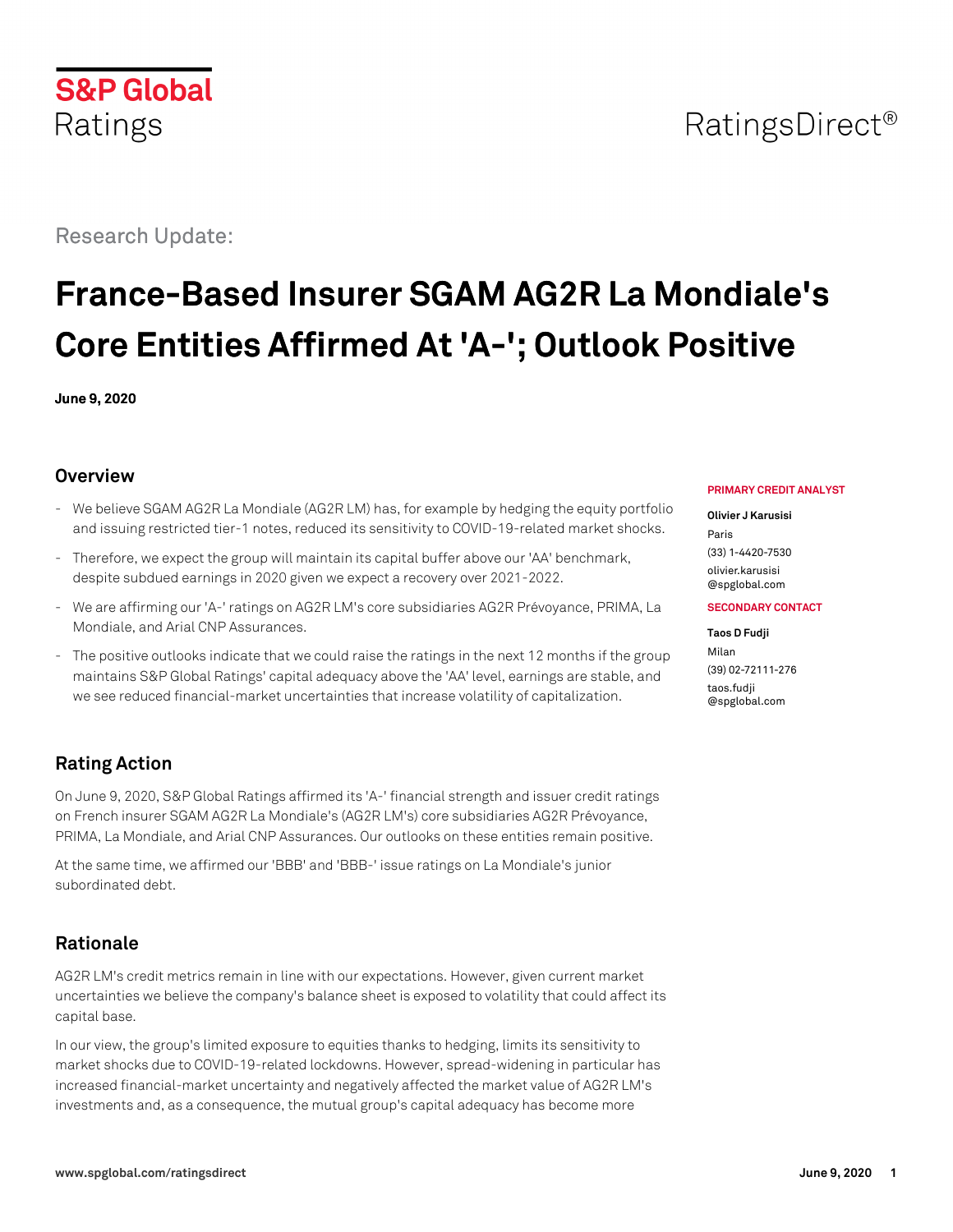### volatile.

AG2R LM suffered significant COVID-19-related losses in its health and protection segment, although we believe lower noncritical healthcare consumption during the lockdown will offset this somewhat. AG2R Prévoyance suffered higher-than-expected losses in protection activity because it voluntarily paid more to its policyholders than it is contractually obliged to. Instead of paying 70% of salaries for partial unemployment related to COVID-19, it has covered 100%. Although limited, we also expect AG2R Prévoyance will suffer from defaults on premium payments from failing insured companies. COVID-19 has had a limited impact on the pension and saving segments, with premium collection in line with first-quarter 2019.

AG2R LM enjoys prominent business positions in France, has an extensive product range and distribution network, and displays stable operating performance, although we note its business concentration in volatile long-term guaranteed back books. We expect the losses and market volatility due to COVID-19 will impact the group's 2020 performance.

We expect AG2R LM will maintain its capital adequacy at levels above 'AA' under our capital model over the next three years. In 2019, the group's management took several actions that improved both our capital adequacy assessment to 'AA' and the regulatory solvency ratio following the drop of the European Insurance and Occupational Pensions Authority's yield curve. For example, the company issued €500 million of restricted tier 1 notes and reduced its equity exposure.

### **Outlook**

The positive outlooks indicate that we could raise the ratings in the next 12 months if the group maintains S&P Global Ratings' capital adequacy above the 'AA' level, earnings are stable, and we see reduced financial-markets uncertainties that increase volatility of capitalization.

Beyond that, we expect AG2R LM will maintain an annual normalized net income exceeding €300 million.

### **Downside scenario**

We could revise the outlook to stable over the next two years if:

- AG2R LM's capital adequacy unexpectedly deteriorates to materially below the 'A' benchmark for a sustained period--for example, due to lower long-term bond yields than we assume in our base case, more aggressive volume growth than expected, or higher asset risk; or
- The profitability and quality of the premiums base markedly weaken as a result of stiffer competition or adverse market developments, causing the group to miss its earnings targets.

### **Ratings Score Snapshot**

|                           | To       | <b>From</b> |
|---------------------------|----------|-------------|
| Financial strength rating | А-       | А-          |
| Anchor*                   | $a-$     | $a-$        |
| <b>Business risk</b>      | Strong   | Strong      |
| <b>IICRA</b>              | Low risk | Low risk    |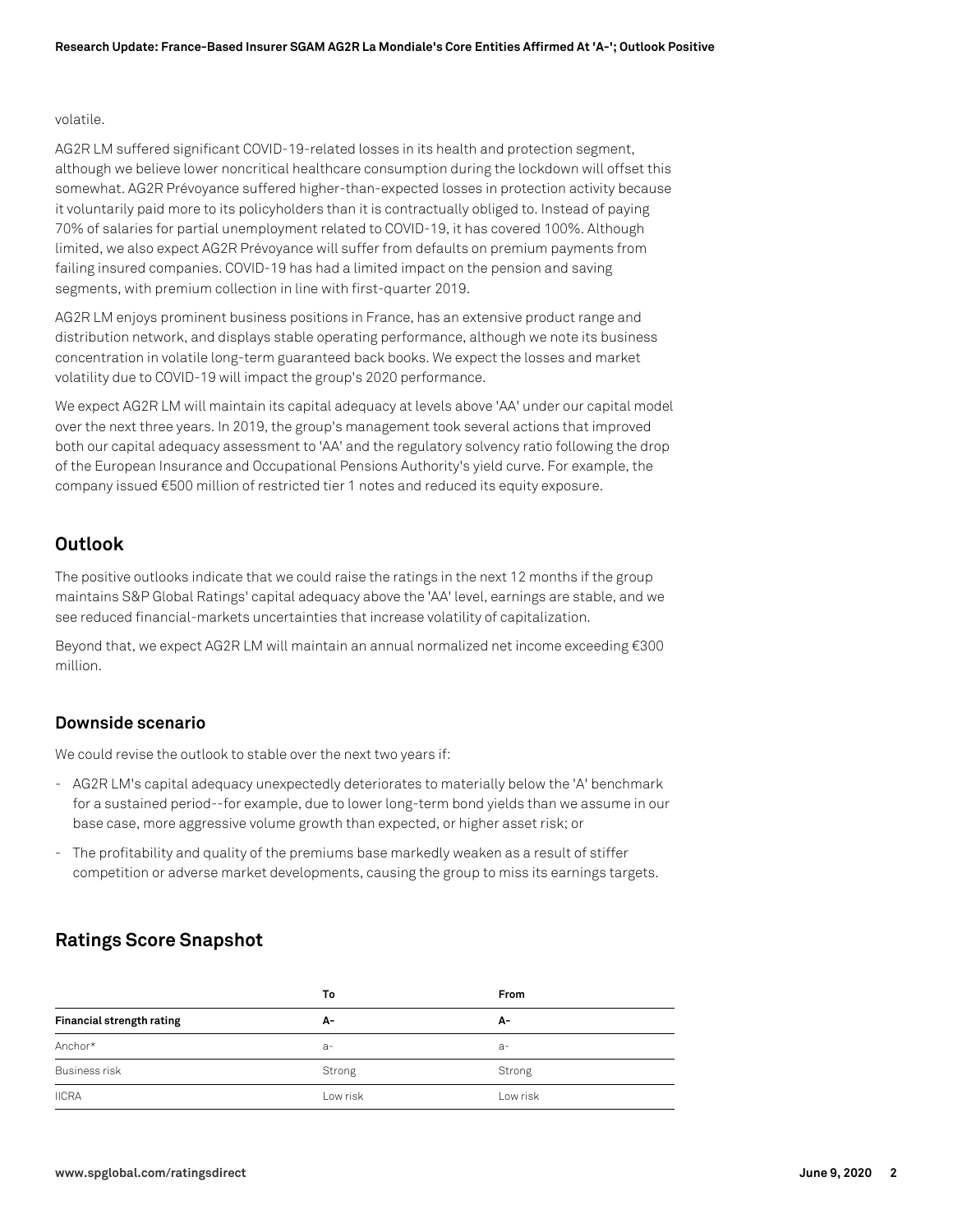|                             | To              | From            |  |
|-----------------------------|-----------------|-----------------|--|
| Financial strength rating   | А-              | А-              |  |
| Competitive position        | Strong          | Strong          |  |
| Financial risk              | Strong          | Strong          |  |
| Capital and earnings        | Very strong     | Very Strong     |  |
| Risk exposure               | Moderately high | Moderately high |  |
| Funding structure           | Neutral         | Neutral         |  |
| Modifiers                   |                 |                 |  |
| Governance                  | Neutral         | Neutral         |  |
| Liquidity                   | Exceptional     | Exceptional     |  |
| Comparable ratings analysis | 0               | $\Omega$        |  |
| Support                     |                 |                 |  |
| Group support               | 0               | 0               |  |
| Government support          | $\Omega$        | $\Omega$        |  |

IICRA--Insurance Industry And Country Risk Assessment. \*The selection of the lower anchor is influenced by our view of AG2R LM's sensitivity to interest rates compared to European peers.

### **Related Criteria**

- Criteria | Insurance | General: Insurers Rating Methodology, July 1, 2019
- General Criteria: Group Rating Methodology, July 1, 2019
- General Criteria: Hybrid Capital: Methodology And Assumptions, July 1, 2019
- General Criteria: Principles For Rating Debt Issues Based On Imputed Promises, Dec. 19, 2014
- Criteria | Insurance | General: Refined Methodology And Assumptions For Analyzing Insurer Capital Adequacy Using The Risk-Based Insurance Capital Model, June 7, 2010
- General Criteria: Use Of CreditWatch And Outlooks, Sept. 14, 2009

### **Ratings List**

| <b>Ratings Affirmed</b>                               |  |  |  |  |
|-------------------------------------------------------|--|--|--|--|
| <b>AG2R Prevoyance</b><br><b>Arial CNP Assurances</b> |  |  |  |  |
|                                                       |  |  |  |  |
| PRIMA                                                 |  |  |  |  |
| Financial Strength Rating A-/Positive/--              |  |  |  |  |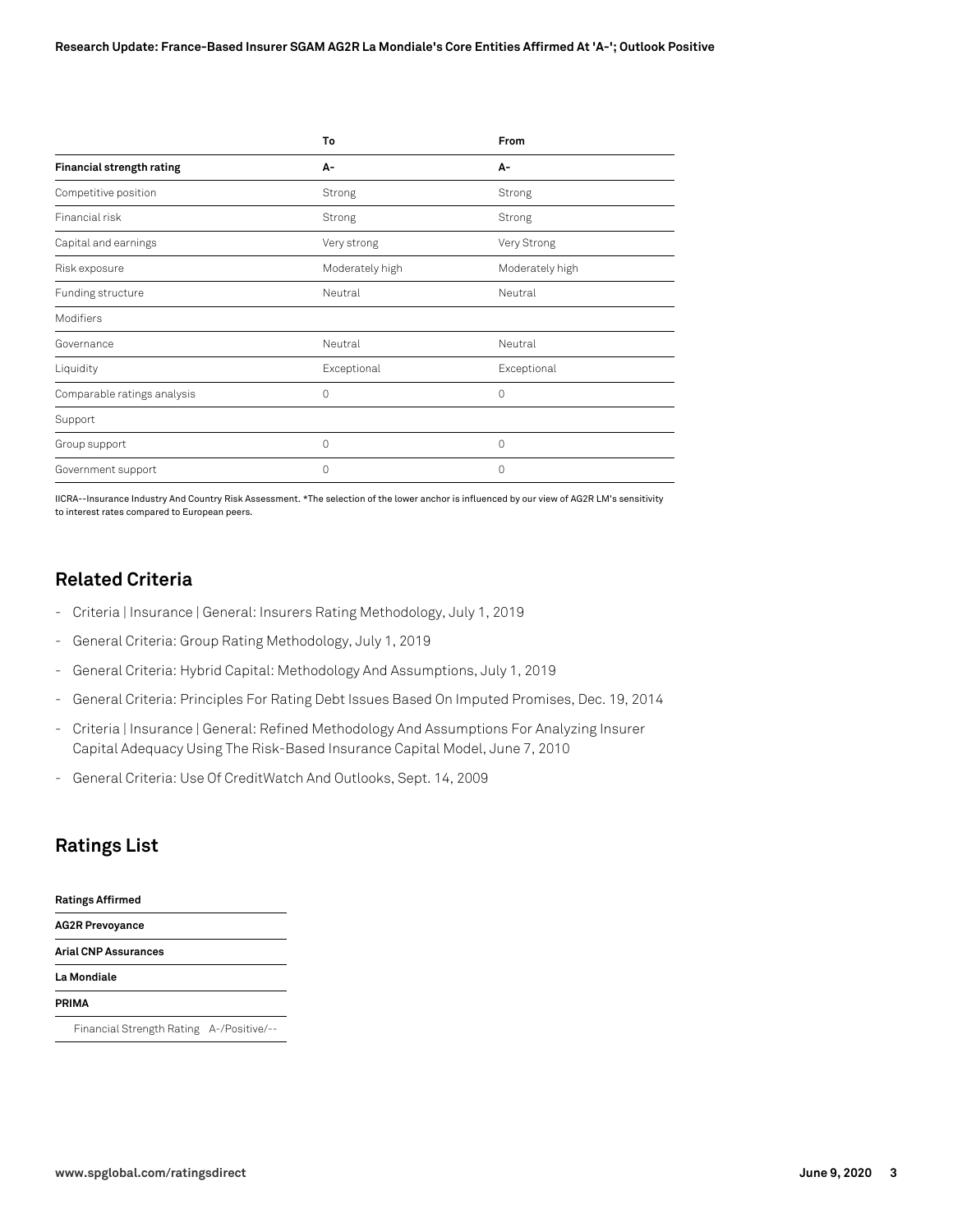#### **Research Update: France-Based Insurer SGAM AG2R La Mondiale's Core Entities Affirmed At 'A-'; Outlook Positive**

#### **Ratings Affirmed**

| <b>AG2R Prevoyance</b>      |                |
|-----------------------------|----------------|
| <b>Arial CNP Assurances</b> |                |
| La Mondiale                 |                |
| PRIMA                       |                |
| Issuer Credit Rating        | A-/Positive/-- |
| La Mondiale                 |                |
| Junior Subordinated         |                |

| Junior Subordinated | RRR- |
|---------------------|------|
|                     |      |

Certain terms used in this report, particularly certain adjectives used to express our view on rating relevant factors, have specific meanings ascribed to them in our criteria, and should therefore be read in conjunction with such criteria. Please see Ratings Criteria at www.standardandpoors.com for further information. A description of each of S&P Global Ratings' rating categories is contained in "S&P Global Ratings Definitions" at https://www.standardandpoors.com/en\_US/web/guest/article/-/view/sourceId/504352 Complete ratings information is available to subscribers of RatingsDirect at www.capitaliq.com. All ratings affected by this rating action can be found on S&P Global Ratings' public website at www.standardandpoors.com. Use the Ratings search box located in the left column. Alternatively, call one of the following S&P Global Ratings numbers: Client Support Europe (44) 20-7176-7176; London Press Office (44) 20-7176-3605; Paris (33) 1-4420-6708; Frankfurt (49) 69-33-999-225; Stockholm (46) 8-440-5914; or Moscow 7 (495) 783-4009.